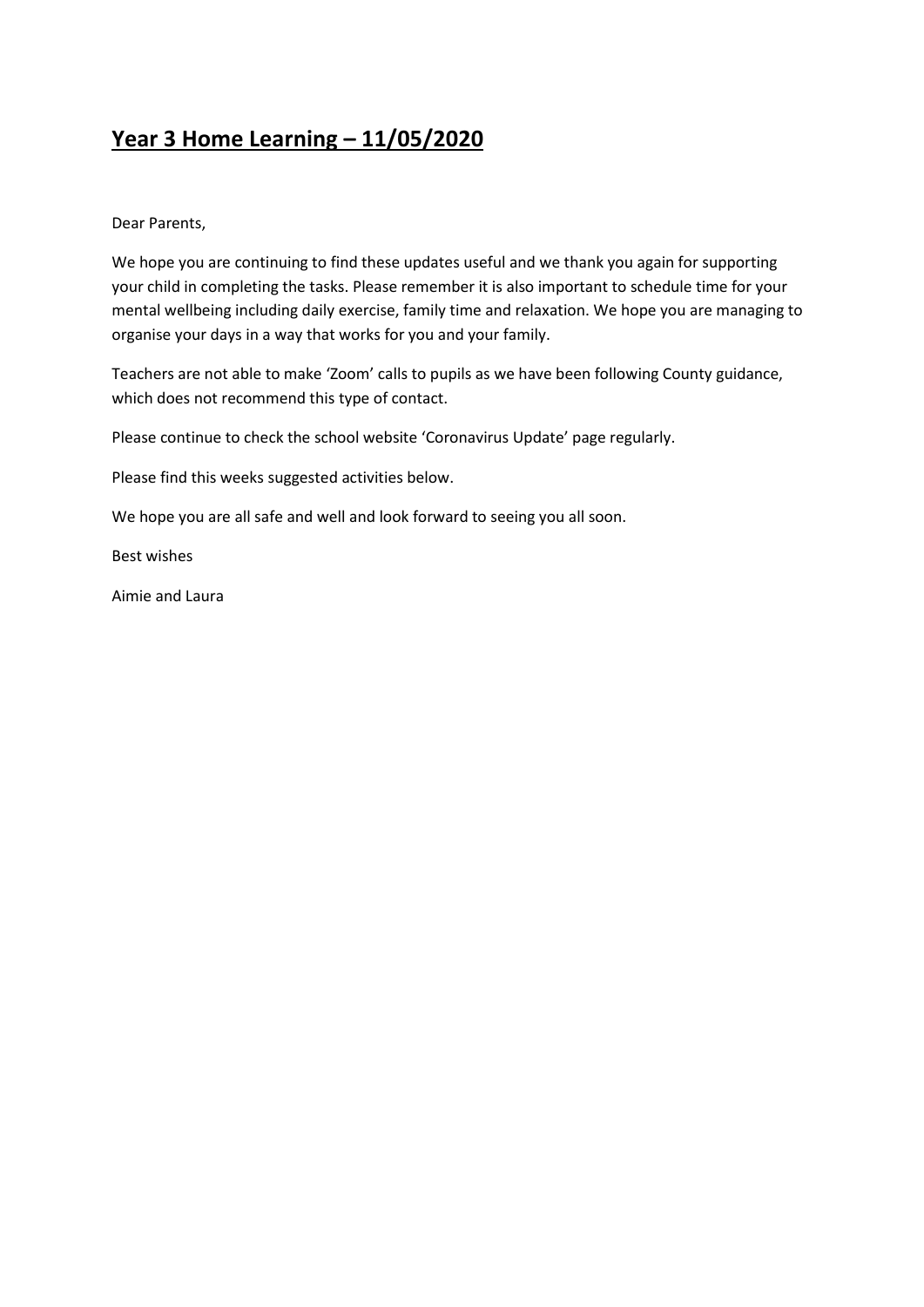| <b>Subject</b> | <b>Topic</b>          | <b>Activities</b>                                                                                                                    |  |  |
|----------------|-----------------------|--------------------------------------------------------------------------------------------------------------------------------------|--|--|
| English        | <b>Report writing</b> | Please see separate link for English activity booklet                                                                                |  |  |
|                |                       | Reading - 'Space explorer' ebook                                                                                                     |  |  |
|                |                       | https://www.twinkl.co.uk/resource/jazz-harper-space-explorer-ebook-                                                                  |  |  |
|                |                       | t2-or-650                                                                                                                            |  |  |
| <b>Maths</b>   | Division - Bus stop   | See below for activities                                                                                                             |  |  |
|                | method                | Continue working on times tables                                                                                                     |  |  |
|                |                       | <b>Revising Fractions</b>                                                                                                            |  |  |
|                |                       | https://www.thenational.academy/year-3/maths/fractions-revising-                                                                     |  |  |
|                |                       | fractions-year-3-wk3-5#slide-2                                                                                                       |  |  |
| Science        | Plants - pollination  | https://www.bbc.co.uk/bitesize/topics/zgssgk7/articles/zqbcxfr                                                                       |  |  |
|                |                       | See worksheet below                                                                                                                  |  |  |
|                |                       |                                                                                                                                      |  |  |
| <b>RE</b>      | Pentecost             | See Holy spirit symbols below                                                                                                        |  |  |
|                |                       | Design a poster to display the symbols of the Holy Spirit – also include some                                                        |  |  |
|                |                       | explanation of each symbol.                                                                                                          |  |  |
| French         | Clothes               |                                                                                                                                      |  |  |
|                |                       | https://www.bbc.co.uk/bitesize/clips/zdm8q6f                                                                                         |  |  |
| Computing      | <b>Networks</b>       | https://www.bbc.co.uk/bitesize/topics/zs7s4wx/articles/ztbjq6f                                                                       |  |  |
|                |                       |                                                                                                                                      |  |  |
| <b>Music</b>   |                       | https://www.thenational.academy/year-3/foundation/sing-a-major-                                                                      |  |  |
|                |                       | scale-year-3-wk3-5                                                                                                                   |  |  |
|                |                       |                                                                                                                                      |  |  |
| PE             |                       | See coronavirus update page on school website for 'Challenge Tuesday'                                                                |  |  |
|                |                       | activities.                                                                                                                          |  |  |
|                |                       | Joe wicks                                                                                                                            |  |  |
|                |                       | <b>Imoves</b>                                                                                                                        |  |  |
|                |                       | <b>BBC Supermovers</b>                                                                                                               |  |  |
| Geography      | <b>Time Zones</b>     | https://www.bbc.co.uk/bitesize/articles/z48fvk7                                                                                      |  |  |
|                |                       |                                                                                                                                      |  |  |
| History        | Victorians - children | https://www.bbc.co.uk/bitesize/clips/z73b4wx                                                                                         |  |  |
|                |                       | https://www.bbc.co.uk/bitesize/clips/zsdw2hv                                                                                         |  |  |
|                |                       | After watching the clip, ask pupils where the apprentice children                                                                    |  |  |
|                |                       | came from, and why they worked without pay. What jobs did they                                                                       |  |  |
|                |                       | do in the cotton factory, and how long did they work each day?<br>They could then, if they had already looked at children working in |  |  |
|                |                       | coal mines, be asked about the differences between working in a                                                                      |  |  |
|                |                       | coal mine and in a factory. They could research child labour in                                                                      |  |  |
|                |                       | cotton factories to see if all factories were the same, and how                                                                      |  |  |
|                |                       | conditions in factories changed during Victorian times. They                                                                         |  |  |
|                |                       | could discuss whether all Victorians felt the same way about                                                                         |  |  |
|                |                       | children working.                                                                                                                    |  |  |
| <b>PSHEE</b>   |                       | Hope assembly                                                                                                                        |  |  |
|                |                       | https://www.thenational.academy/assembly                                                                                             |  |  |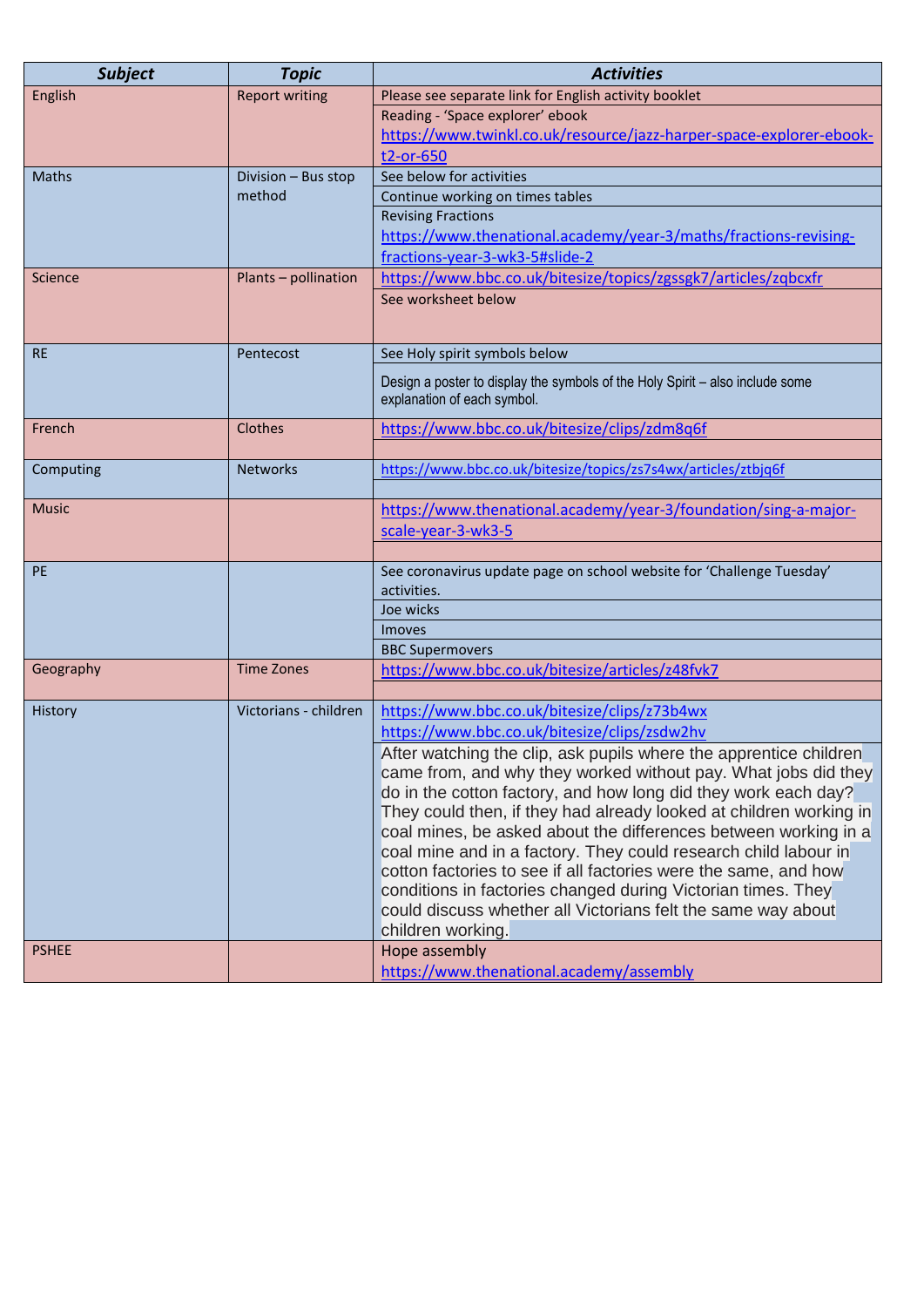### **Short Division (Bus stop method)**

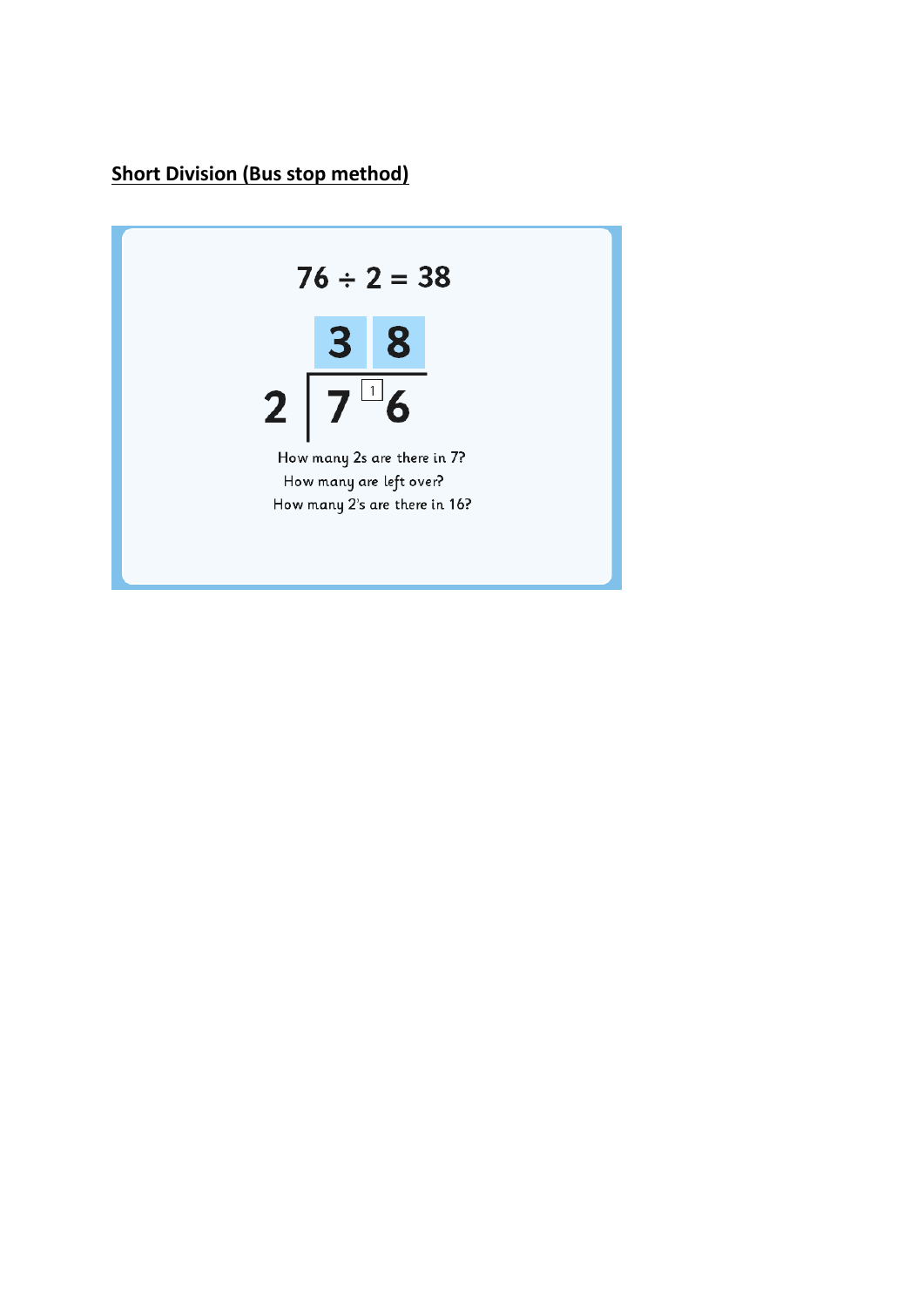| LO: I can use a formal method of division |                          |  |  |  |
|-------------------------------------------|--------------------------|--|--|--|
|                                           |                          |  |  |  |
| 1. $69 \div 3 =$                          | 16.80 ÷ 4 =              |  |  |  |
|                                           |                          |  |  |  |
|                                           |                          |  |  |  |
| 2.88 ÷ 4 =                                | 17. $95 ÷ 5 =$           |  |  |  |
|                                           |                          |  |  |  |
| 3. 90 $\div$ 5 =                          | 18. $92 \div 4 =$        |  |  |  |
|                                           |                          |  |  |  |
| 4.76 ÷ 4 =                                | 19.46 ÷ 2 =              |  |  |  |
|                                           |                          |  |  |  |
| 5. $72 \div 3 =$                          | <b>20.</b> 78 $\div$ 6 = |  |  |  |
|                                           |                          |  |  |  |
| 6.70 ÷ 5 =                                | <b>21.</b> 92 ÷ 4 =      |  |  |  |
|                                           |                          |  |  |  |
|                                           |                          |  |  |  |
| 7. $24 \div 2 =$                          | <b>22.</b> $84 \div 4 =$ |  |  |  |
|                                           |                          |  |  |  |
| 8.56 ÷ 4 =                                | <b>23.</b> $72 \div 3 =$ |  |  |  |
|                                           |                          |  |  |  |
| 9. $36 ÷ 3 =$                             | 24. 70 $\div$ 7 =        |  |  |  |
|                                           |                          |  |  |  |
|                                           |                          |  |  |  |
| 10. $65 \div 5 =$                         | <b>25.</b> $88 \div 4 =$ |  |  |  |
|                                           |                          |  |  |  |
| 11. $96 \div 4 =$                         | <b>26.</b> 80 $\div$ 5 = |  |  |  |
|                                           |                          |  |  |  |
| 12. $90 \div 6 =$                         | 27. $98 ÷ 7 =$           |  |  |  |
|                                           |                          |  |  |  |
|                                           |                          |  |  |  |
| 13. $96 \div 8 =$                         | <b>28.</b> $66 \div 3 =$ |  |  |  |
|                                           |                          |  |  |  |
| 14. $96 \div 6 =$                         | <b>29.</b> $84 \div 4 =$ |  |  |  |
|                                           |                          |  |  |  |
|                                           |                          |  |  |  |
| 15.88 $\div$ 8 =                          | 30. $91 \div 7 =$        |  |  |  |

## Formal Method of Short Division with 2 Digit Numbers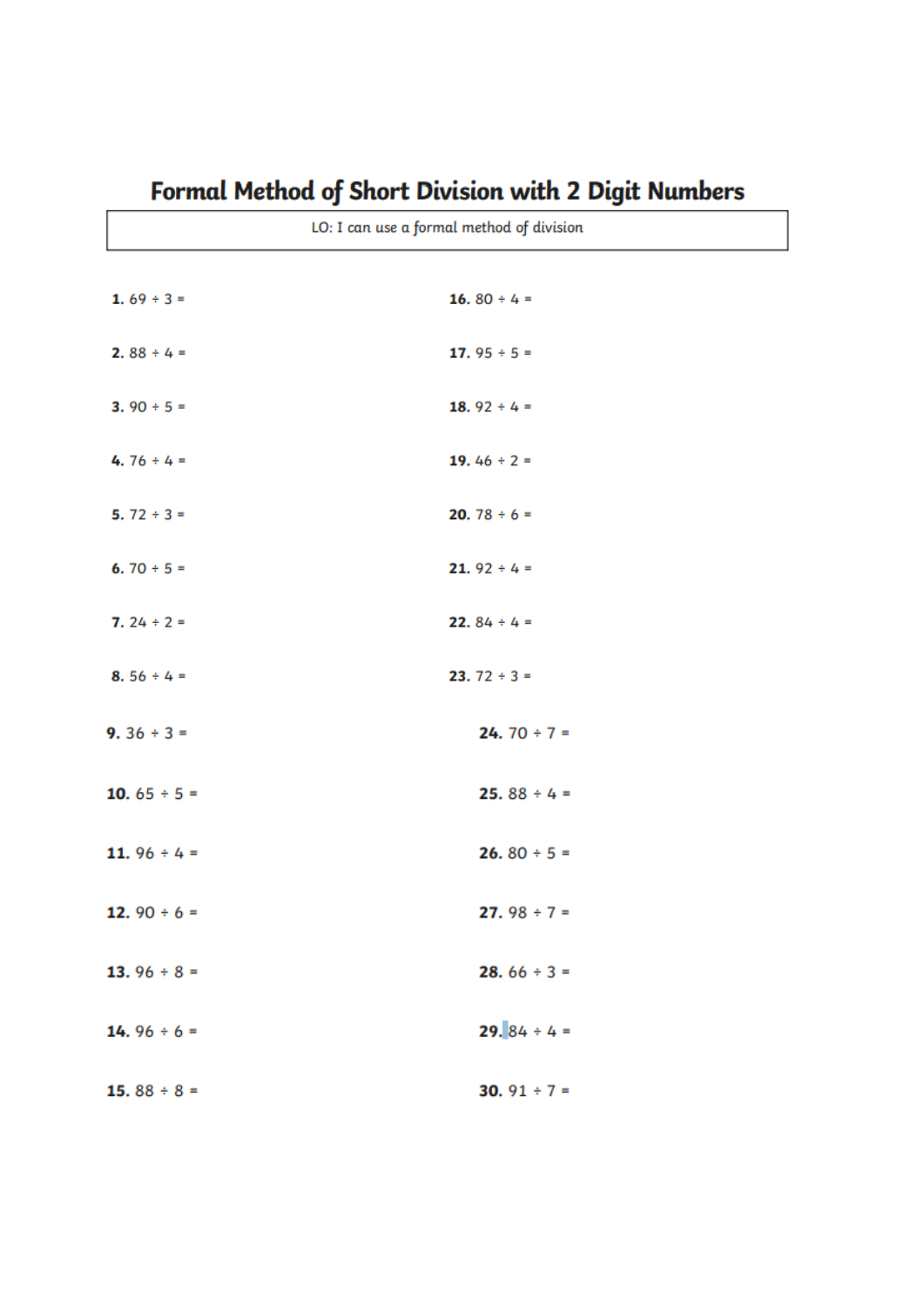### Challenge Questions

| ψģ,                                                                                    | خت                                                     | ψģ                                          |
|----------------------------------------------------------------------------------------|--------------------------------------------------------|---------------------------------------------|
| Sort the following calculations<br>into those that have a<br>remainder or no remainder | David shares 345g of flour<br>equally between 3 bowls. | True or false?<br>$428 \div 4 = 214 \div 2$ |
| $369 \div 3$<br>$849 \div 4$<br>$96 \div 3$<br>$557 \div 5$                            | How much flour will be in each<br>bowl?                | Show your proof.                            |
|                                                                                        |                                                        |                                             |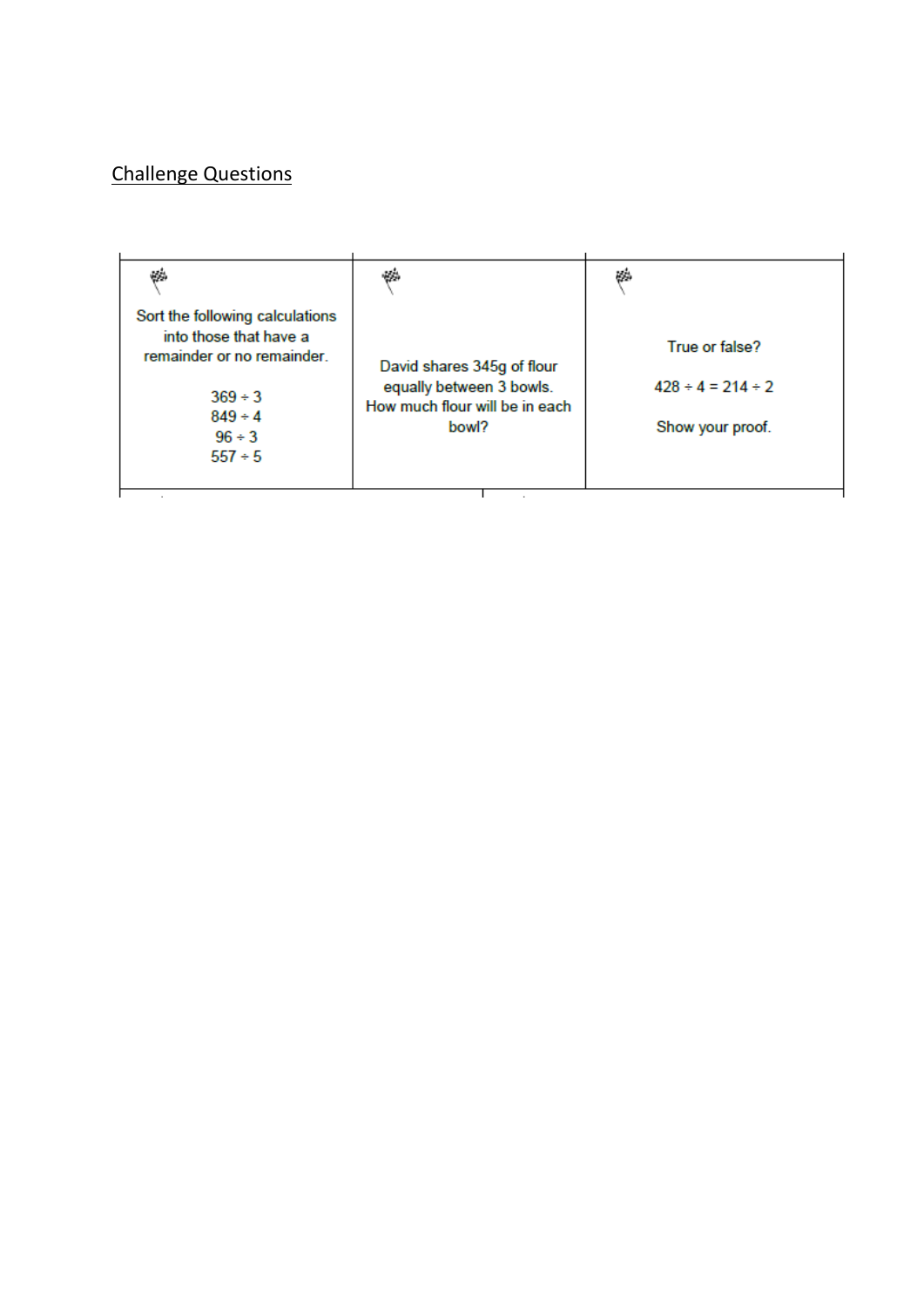# **The Pollination Process**

Fill in the gaps.

- 1. The flower \_\_\_\_\_\_\_\_\_\_\_\_\_\_\_\_\_\_\_\_'s bright colours and fragrant scents attract an insect.
- 2. The insect arrives on the flower to collect This is a sweet liquid which makes perfect insect food.
- 3. As the insect is gathering the nectar it rubs against the \_\_\_\_\_\_\_\_\_\_\_\_\_\_\_\_\_\_\_ which rub on the insect.
- 4. When the insect gets hungry again, it gets attracted to another flower's bright colours and fragrant scent.
- 5. As the insect feeds on the nectar in this new flower, the \_\_\_\_\_\_\_\_\_ stuck to the insect from the first flower rubs off onto the female parts of the second flower (the  $\frac{1}{\sqrt{1-\frac{1}{2}}}\left| \frac{1}{\sqrt{1-\frac{1}{2}}}\right|$ ).
- 6. Part of this pollen travels down the style and then into the \_\_\_\_\_\_\_\_\_\_.
- 7. The tiny piece of pollen joins onto an \_\_\_\_\_\_\_ in the ovary. The plant has now been fertilised.
- 8. The ovary of the flower turns into \_\_\_\_\_\_\_\_\_\_\_\_\_\_\_\_\_\_ which will then



|        |        | <b>Word Bank</b>               |       |           |
|--------|--------|--------------------------------|-------|-----------|
| petal  | nectar | anthers<br>a ayyun ayyan san s | ovule | seeds     |
| stigma | pollen | fertilised                     | ovary | dispersed |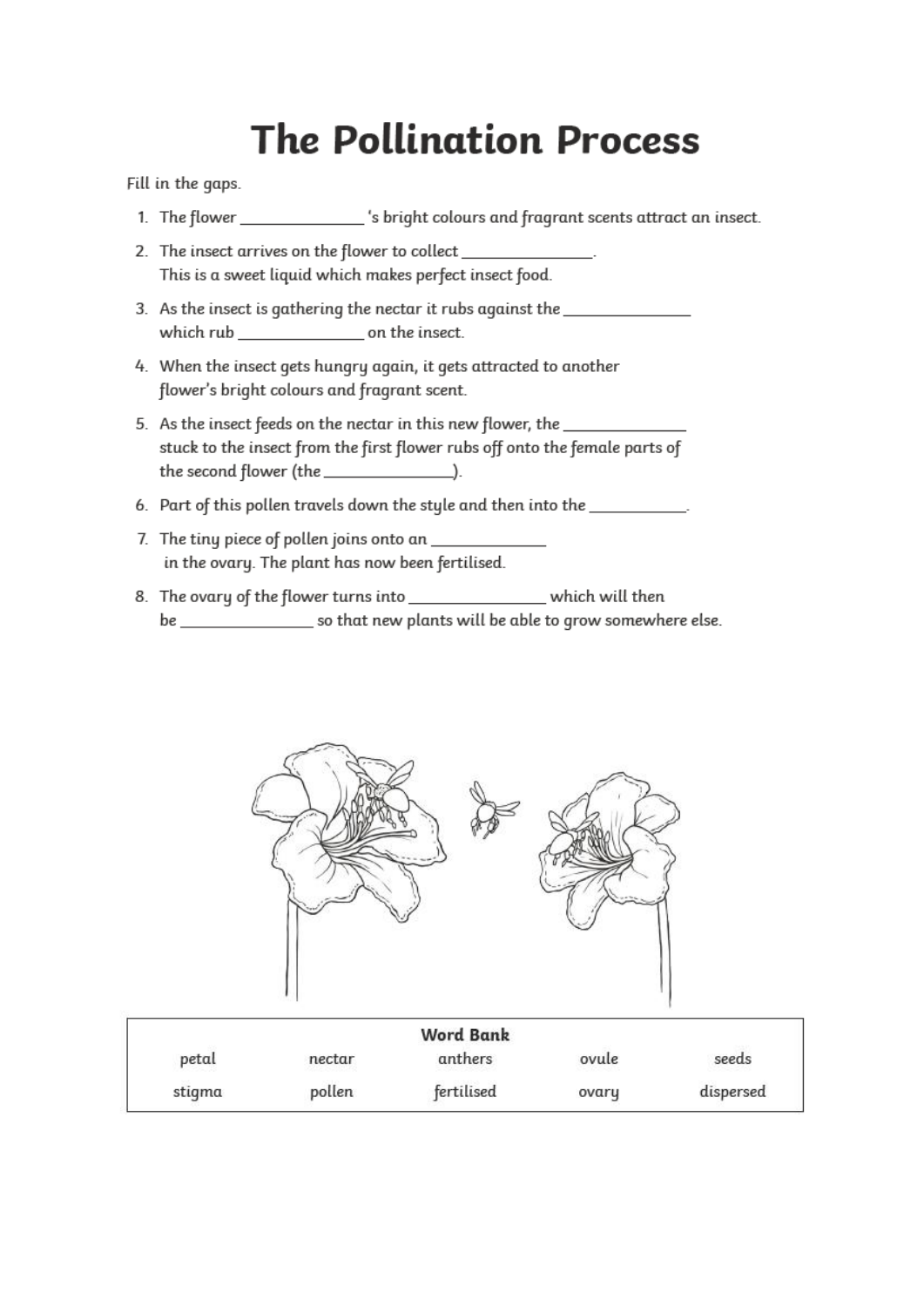